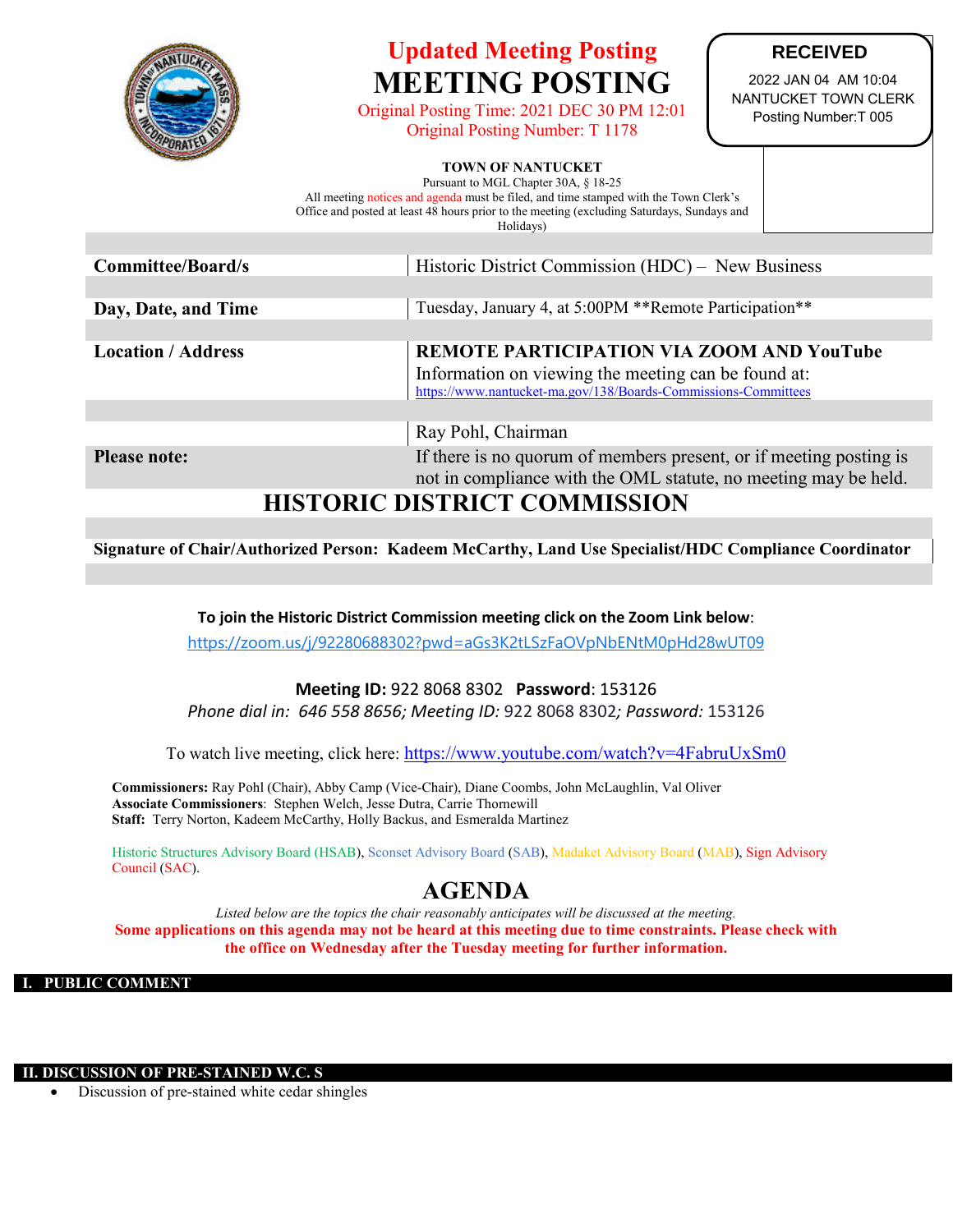|     | <b>III. CONSENTS</b>                                                |                             |                                                                                                      |                    |                                  |
|-----|---------------------------------------------------------------------|-----------------------------|------------------------------------------------------------------------------------------------------|--------------------|----------------------------------|
|     | <b>Property owner name</b>                                          | <b>Street Address</b>       | <b>Scope of work</b>                                                                                 | <b>Map/Parcel</b>  | <b>Agent</b>                     |
| 1.  | Andrew & Brooke Reger 12-5356                                       | 7E Lincoln Ave              | Porch stair revisions                                                                                | 42.4.1/8           | Emeritus                         |
| 2.  | Pip & Anchor 12-5452                                                | 14 Amelia Drive             | Minor revision                                                                                       | 67/442             | Gryphon Architects               |
| 3.  | William Davis 10-4872                                               | 5 Quince St                 | Roof replacement                                                                                     | 42.3.4/62          | <b>Richard Prunier</b>           |
| 4.  | Richmond Properties 10-4900                                         | 16 Beach Grass Rd           | Color change rev 06-4028                                                                             | 68/384             | Phil Pastan                      |
| 5.  | Richmond Properties 10-4899                                         | 18 Beach Grass Rd           | Color change rev 06-4028                                                                             | 68/384             | Phil Pastan                      |
| 6.  | 6 N Beach LLC 12-5469                                               | 6 North Beach St            | Revised window color                                                                                 | 42.4.1/65          | Linda Williams                   |
| 7.  | 8 N Beach LLC 12-5468                                               | 8 North Beach St            | Revised window color                                                                                 | 42.4.1/65.1        | Linda Williams                   |
| 8.  | 11 U. Tawpawshaw LLC 12-5361                                        | 11 Upper Tawpawshaw         | Relocate cabana rev 03-3103                                                                          | 53/43              | <b>MCA</b>                       |
| 9.  | Richard Larrabee 12-5420                                            | 9 Millbrook Rd              | Change siding                                                                                        | 56/324             | Isaiah Stover                    |
| 10. | Cheryl Gilbert ETAL 12-5437                                         | 16 D St                     | Guest house revision                                                                                 | 60.2.1/2           | <b>EMDA</b>                      |
| 11. | Cheryl Gilbert ETAL 12-5438                                         | 16 D St                     | Front door chng revision                                                                             | 60.2.1/2           | <b>EMDA</b>                      |
|     | 12. Diane Catino ETAL 12-5441                                       | 11DSt                       | Door change rev                                                                                      | 60.2.1/17          | <b>EMDA</b>                      |
|     | 13. Sankaty Head Golf Club 12-5366                                  | 100 Sankaty Road            | Roof Change                                                                                          | 49/2               | Jesse Smith                      |
|     | 14. 42/44 ARB Way LLC 12-5379                                       | 9 Arbour Way                | New shed                                                                                             | 29/137             | Botticelli + Pohl                |
|     | 15. Alexsiev Svetlomir 12-5387                                      | 7 Weetamo Rd                | Move off shed to Nanina                                                                              | 15/48              | Alexsiev Svetlomir               |
|     | 16. Alexsiev Svetlomir 12-5386                                      | 21 Nanina Dr.               | Move on shed from Weetamo                                                                            | 67/513.8           | Alexsiev Svetlomir               |
|     | 17. Adriana Davidson 12-5390                                        | 25a Clifton St              | Move off garage to Burnell                                                                           | 73.4.1/31          | Adriana Davidson                 |
|     | 18. Adriana Davidson 12-5389                                        | 55 Burnell St               | Move on garage from Clifton                                                                          | 49.3.2/14          | Adriana Davidson                 |
|     | 19. Victoria Rakov 12-5395                                          | 12 Lowell Place             | Replace garage door                                                                                  | 41/165             | Jeff Morash                      |
|     | 20. Back 41 LLC 12-5412                                             | 105 Tom Nevers Rd           | Doors, window & hardscape rev 08-4381                                                                | 91/25              | <b>CWA</b>                       |
|     | 21. Phillip & Denese Allen 12-5450                                  | 6 Deer Run Rd               | Portion move on house                                                                                | 57/14.5            | Denese Allen                     |
|     | 22. John & Carolyn Ezrin 09-4620                                    | 243 Hummock Pn Rd           | Chng roof pitch rev 04-3423                                                                          | 83/43              | Studio Ppark                     |
|     | 23. John Ehinger 12-5406                                            | 12 Orange St                | Roof change                                                                                          | 42.3.1/47          | T & T Roofing                    |
|     | <b>IV. CONSENTS WITH CONDITIONS</b>                                 |                             |                                                                                                      |                    |                                  |
| 1.  | Quidnet Development 12-5373                                         | 34 Quidnet Path             | Pool                                                                                                 | 21/53              | Andrew Falkenstein               |
|     | Not to be visible at time of inspection or thereafter.<br>$\bullet$ |                             |                                                                                                      |                    |                                  |
| 2.  | Brook Meerbergen 12-5375                                            | 9 Lewis Ct                  | New $2^{Nd}$ dwelling renew 71817                                                                    | 67/35              | Meerbergen Designs               |
|     | Approved as it was for COA 71817<br>$\bullet$                       |                             |                                                                                                      |                    |                                  |
|     |                                                                     |                             |                                                                                                      |                    |                                  |
| 3.  | Thomas Keegan 12-5470                                               | 9 Cathcart Way              | Pool revisions                                                                                       | 54/11              | Linda Williams                   |
|     | Not to be visible at time of inspection or thereafter.              |                             |                                                                                                      |                    |                                  |
| 4.  | Dave Fredericks 12-5404                                             | 4 White St                  | Pool                                                                                                 | 80/215.1           | Val Oliver                       |
|     | Not to be visible at time of inspection or thereafter.<br>$\bullet$ |                             |                                                                                                      |                    |                                  |
|     | <b>V. NEW BUSINESS 12/07/2021</b>                                   |                             |                                                                                                      |                    |                                  |
|     | <b>Property owner name</b>                                          | <b>Street Address</b>       | <b>Scope of work</b>                                                                                 | Map/Parcel         | <b>Agent</b>                     |
| 1.  | Rose R.T. 11-5107 (OB)                                              | 28 India St                 | Spa                                                                                                  | 42.3.4/8           | Jardins Int.                     |
| 2.  | Jim & Karen Poole 11-5232                                           | 43 Main St                  | Fence                                                                                                | 73/18              | <b>Brent Young</b>               |
| 3.  | Anthony Noto 11-5270                                                | 10 Lincoln Ave              | Addition & renovation                                                                                | 30/184             | Emeritus                         |
| 4.  | 450 Green Park LLC 11-5272                                          | 2 Stone Alley               | Addition/alteration/foundation                                                                       | 42.3.1/102         | Emeritus                         |
|     | <b>VI. OLD BUSINESS 12/14/2021</b>                                  |                             |                                                                                                      |                    |                                  |
|     | <b>Property owner name</b>                                          | <b>Street Address</b>       | <b>Scope of work</b>                                                                                 | Map/Parcel         | <b>Agent</b>                     |
| 1.  |                                                                     |                             |                                                                                                      |                    |                                  |
|     | Rich Gillis<br>$\bullet$                                            | 38 Prospect St Lot 29       | Hardscape                                                                                            |                    | Linda Williams                   |
|     |                                                                     |                             | Commissioners: Pohl, Camp, McLaughlin, Coombs, Thornewill; Alternates: None; Recused: None           |                    |                                  |
| 2.  | 23 Broad St LLC                                                     | 23 Broad St.                | Fenestration & addition                                                                              | 42.4.2/77          | Emeritus                         |
|     | $\bullet$                                                           |                             | Commissioners: Pohl, McLaughlin, Coombs, Oliver, Thornewill; Alternates: Welch, Dutra; Recused: None |                    |                                  |
|     | <b>VII. NEW BUSINESS 12/21/2021</b>                                 |                             |                                                                                                      |                    |                                  |
|     | <b>Property owner name</b>                                          | <b>Street Address</b>       | <b>Scope of work</b>                                                                                 | Map/Parcel         | <b>Agent</b>                     |
| 1.  | Andrew Sievers 12-5305                                              | 12 Codfish Park             | New shed                                                                                             | 73.2.4/9           | Salt Spray Sheds                 |
| 2.  | Wayne & Janet Berman 12-5310                                        | 98 Tom Nevers Rd            | Addition                                                                                             | 91/40              | <b>NAG</b>                       |
| 3.  | 3 Beaver St LLC 12-5316                                             | 3A Beaver St                | Dormers, raise foundation                                                                            | 55.1.4/97          | Polly Walldorf                   |
| 4.  | Colby Crenshaw 12-5325                                              | 24 Almanack Pond Rd         | Addition                                                                                             | 25/37              | Thornewill Designs               |
| 5.  | NIR/Andy Maltby 12-5394                                             | Straight Wharf              | Transformer surround                                                                                 | 42.3.2/15          | Robert Newman                    |
| 6.  | 6 Village Way R.T.                                                  | 6 Village Way               | New dwelling                                                                                         | 14/42              | <b>WAPD</b>                      |
| 7.  | Jim & Cindy Henrich 12-5354                                         | 37 Fair St                  | Roof & fenestration changes                                                                          | 42.3.2/212         | Emeritus                         |
| 8.  | John Manera                                                         | 4 Larrabee Lane             | New dwelling                                                                                         | 55/102.7           | Linda Williams                   |
| 9.  | Koyote Realty Trust                                                 | 4 Hickory Meadow Ln         | Roof walk                                                                                            | 41/900             | Linda Williams                   |
| 10. | 8 North Star NT<br>11. Sam Shamoun                                  | 8 North Star<br>9 Field Ave | Roof walk<br>New dwelling                                                                            | 30/212<br>80/162.1 | Linda Williams<br>Linda Williams |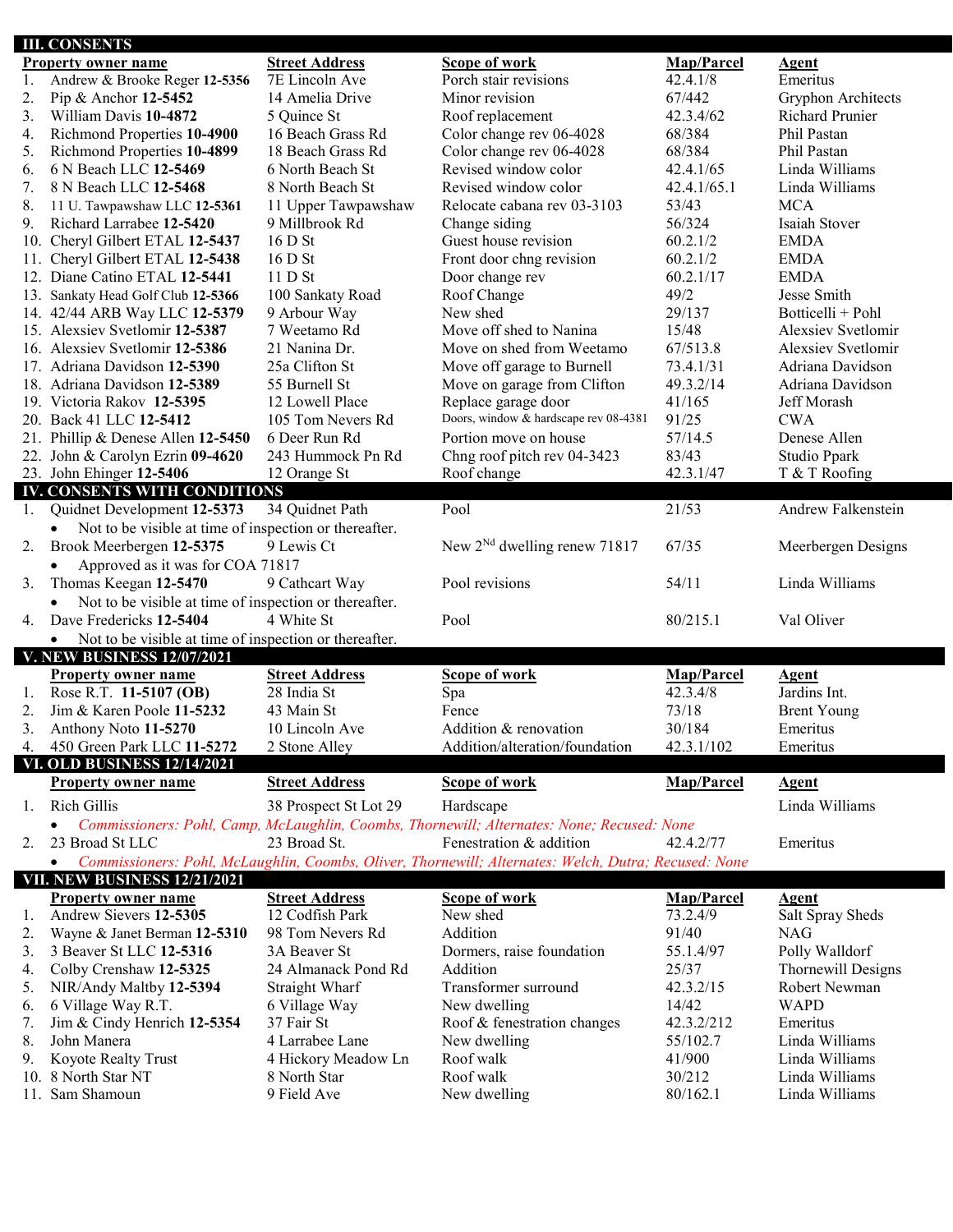| <b>VIII. OLD BUSINESS 12/28/2021</b> |                                                                                             |                       |                                                                                                            |            |                             |
|--------------------------------------|---------------------------------------------------------------------------------------------|-----------------------|------------------------------------------------------------------------------------------------------------|------------|-----------------------------|
|                                      | <b>Property owner name</b>                                                                  | <b>Street Address</b> | Scope of work                                                                                              | Map/Parcel | <b>Agent</b>                |
| 1.                                   | 13 Commercial Wf. LLC 09-4749                                                               | 13 Commercial Wharf   | Revise changes on addition                                                                                 | 42.2.4/10  | <b>NAG</b>                  |
|                                      |                                                                                             |                       | Commissioners: Pohl, Camp, McLaughlin, Coombs, Oliver; Alternates: Welch, Dutra, Thornewill; Recused: None |            |                             |
| 2.                                   | Matt O'Connor                                                                               | 16 Tashama Lane       | Rotate shed                                                                                                | 55/481     | <b>KM</b> Designs           |
|                                      | Commissioners: to be added<br>$\bullet$                                                     |                       |                                                                                                            |            |                             |
|                                      | Matt O'Connor                                                                               | 16 Tashama Lane       |                                                                                                            | 55/481     |                             |
| 3.                                   |                                                                                             |                       | Add spa & retaining wall                                                                                   |            | <b>KM</b> Designs           |
|                                      | Commissioners: to be added<br>$\bullet$                                                     |                       |                                                                                                            |            |                             |
| 4.                                   | Robert Meyer 10-4866                                                                        | 307 Polpis Rd.        | New Dwelling                                                                                               | 25/39      | <b>CWA</b>                  |
|                                      | $\bullet$                                                                                   |                       | Commissioners: Pohl, McLaughlin, Coombs, Oliver, Welch; Alternates: Dutra, Thornewill; Recused: None       |            |                             |
| 5.                                   | Rufio Ack Holdings 09-4567                                                                  | 93 Main St.           | New Gate                                                                                                   | 42.3.3/17  | JB Studio                   |
|                                      | $\bullet$                                                                                   |                       | Commissioners: Pohl, Camp, McLaughlin, Coombs, Oliver; Alternates: Welch, Dutra, Thornewill; Recused: None |            |                             |
| 6.                                   | Nice to Be back LLC 11-5037                                                                 | 43 Kendrick St        | New pool                                                                                                   | 76.4.3/31  | <b>CWA</b>                  |
|                                      | $\bullet$                                                                                   |                       | Commissioners: Pohl, Camp, McLaughlin, Coombs, Dutra; Alternates: Welch, Thornewill; Recused: None         |            |                             |
| 7.                                   | Kim Wentworth 11-5168                                                                       | 14 Lincoln Ave        | Move & increase pool                                                                                       | 30/182     | Mark Cutone                 |
|                                      | $\bullet$                                                                                   |                       | Commissioners: Pohl, Camp, McLaughlin, Coombs, Oliver; Alternates: Welch, Thornewill; Recused: None        |            |                             |
| 8.                                   | NIR Retail LLC 11-5041                                                                      | 4 Harbor Square       | Renovate building                                                                                          | 42.2.4/1   | Workshop APD                |
|                                      | $\bullet$                                                                                   |                       | Commissioners: Pohl, Camp, McLaughlin, Coombs, Oliver; Alternates: Welch, Dutra, Thornewill; Recused: None |            |                             |
| 9.                                   | 22 Easton LLC 05-3644                                                                       | 22 Easton St.         | Pool & hardscape                                                                                           | 42.1.1/12  | Ahern Design                |
|                                      | Commissioners: Pohl, Camp, Coombs, Thornewill; Alternates: None; Recused: None<br>$\bullet$ |                       |                                                                                                            |            |                             |
|                                      | 10. Okay Okay House 10-4821                                                                 | 10 Union St.          | Parking & patio                                                                                            | 42.3.1/43  | <b>BPC</b> Architecture     |
|                                      |                                                                                             |                       | Commissioners: Pohl, Coombs, Oliver, Welch, Thornewill; Alternates: Dutra; Recused: None                   |            |                             |
|                                      | $\bullet$                                                                                   |                       |                                                                                                            |            |                             |
|                                      | 11. Family Ties Ack LLC 11-5125                                                             | 11 Alliance Lane      | Pool, court, hardscape                                                                                     | 39/24.1    | <b>Atlantic Landscaping</b> |
|                                      |                                                                                             |                       | Commissioners: Pohl, Camp, McLaughlin, Coombs, Thornewill; Alternates: Welch, Dutra; Recused: None         |            |                             |
|                                      | 12. Family Ties Ack LLC 11-5159                                                             | 11 Alliance Lane      | New dwelling                                                                                               | 39/24.1    | Studio Ppark                |
|                                      |                                                                                             |                       | Commissioners: Pohl, Camp, McLaughlin, Coombs, Thornewill; Alternates: Welch, Dutra; Recused: None         |            |                             |
|                                      | 13. 33 North Mill St. LLC 11-5126                                                           | 7 N. Mill St.         | Hardscape                                                                                                  | 55.4.4/77  | <b>Atlantic Landscaping</b> |
|                                      |                                                                                             |                       | Commissioners: Pohl, Camp, McLaughlin, Coombs, Oliver; Alternates: Thornewill; Recused: None               |            |                             |
|                                      | 14. Brett Fodiman 10-4969                                                                   | 27 Cato Lane          | Main House                                                                                                 | 55/118     | <b>CWA</b>                  |
|                                      |                                                                                             |                       |                                                                                                            |            |                             |
|                                      | $\bullet$                                                                                   |                       | Commissioners: Pohl, McLaughlin, Coombs, Oliver, Thornewill; Alternates: None; Recused: None               |            |                             |
|                                      | <b>IX. NEW BUSINESS 01/04/2022</b>                                                          |                       |                                                                                                            |            |                             |
|                                      |                                                                                             |                       |                                                                                                            |            |                             |
|                                      | <b>Property owner name</b>                                                                  | <b>Street Address</b> | Scope of work                                                                                              | Map/Parcel | <b>Agent</b>                |
| 1.                                   | Barry Ang 12-5463<br>Faith Breen 11-5147                                                    | 11 Jonathan Way       | Hardscape rev 05-3824                                                                                      | 75/42      | Ben Champoux                |
| 2.                                   |                                                                                             | 19 Broadway Sconset   | Roof change<br>Fence                                                                                       | 73.1.3/111 | Steven Stockigt             |
| 3.                                   | Duane Jones 12-5360                                                                         | 21 Meader St          |                                                                                                            | 42.2.3/44  | Val Oliver                  |
| 4.                                   | <b>NISDA 12-5362</b>                                                                        | 55 Wauwinet Rd        | Move on cottage $(1)$                                                                                      | 14/23      | Val Oliver                  |
| 5.                                   | <b>NISDA 12-5363</b>                                                                        | 55 Wauwinet Rd        | Move on cottage $(2)$                                                                                      | 14/23      | Val Oliver                  |
| 6.                                   | Brett Fodiman 12-5374                                                                       | 3 Tetawkimo Dr.       | New dwelling                                                                                               | 53/41      | <b>CWA</b>                  |
| 7.                                   | John Wolff 12-5385                                                                          | 32 Woodbine Rd        | New $2^{Nd}$ dwelling                                                                                      | 80/18      | <b>MCA</b>                  |
| 8.                                   | Georgi Dimov 12-5383                                                                        | 15B Greglen Ave       | New shed                                                                                                   | 68/187.1   | Georgi Dimov                |
| 9.                                   | Grace Hull 12-5397                                                                          | 27 Beach Grass Rd     | New dwelling                                                                                               | 68/380     | Topham Design               |
|                                      | 10. Terrence Carden 12-5378                                                                 | 7 Mayhew Dr.          | Alterations                                                                                                | 92.4/209   | Permit Plus                 |
|                                      | 11. Christian Brunet 12-5377                                                                | 4 Quidnet Rd          | M.H. alterations                                                                                           | 20/709     | Permit Plus                 |
|                                      | 12. Christian Brunet 12-5376                                                                | 4 Quidnet Rd          | Cottage alterations                                                                                        | 20/709     | Permit Plus                 |
|                                      | 13. Michael Kopfler 12-5381                                                                 | 7 Village Way         | Change doors                                                                                               | 14/44      | Thornewill Designs          |
|                                      | 14. Galley West LLC 12-5396                                                                 | 1 Mothball Ave        | Move on studio                                                                                             | 83/424     | Sophie Metz Designs         |
|                                      | 15. Paul Darrah 12-5393                                                                     | 28 N Water St         | Dormer, door & window chng                                                                                 | 42.4.3/22  | <b>EMDA</b>                 |
|                                      | 16. Diane Catino ETAL 12-5403                                                               | $11D$ St              | Demo or move off                                                                                           | 60.2.1/17  | <b>EMDA</b>                 |
|                                      | 17. Irakli Jibladze 12-5408                                                                 | 30 Devon St           | Guest House rev to 03-3252                                                                                 | 42.3.3/159 | JB Studio                   |
|                                      | 18. Peter Lisi 12-5407                                                                      | 2 Flintlock Rd        | Dormer & window rev 05-1012                                                                                | 75/50      | Shelter <sub>7</sub>        |
|                                      | 19. Barbara VonDerGorben 12-5388                                                            | 132 Main St           | Hardscape                                                                                                  | 42.3.3/45  | Grady Murtagh               |
|                                      | 20. Ramos Family 12-5411                                                                    | 24 South Shore Rd     | Roof top solar                                                                                             | 80/116     | Cotuit Solar                |
|                                      | 21. 4.5 Cathcart LLC 12-5405                                                                | 4.5 Cathcart Rd       | Color change & doors                                                                                       | 54/82      | David Nagys                 |
|                                      | 22. Brad Henke 12-5409                                                                      | 14 Oak Hollow Lane    | Roof top solar                                                                                             | 56/114     | Cotuit Solar                |
|                                      | 23. John Barry 12-5398                                                                      | 22 Eel Point Rd       | Demo or move off garage                                                                                    | 40/45      | Emeritus                    |
|                                      | 24. Don Russell 12-5422                                                                     | 14 Brewster Rd        | New $3rd$ dwelling                                                                                         | 54/236     | Don Russell                 |
|                                      | 25. Robert Fontaine 12-5421                                                                 | 5 Luff Rd             | Roof top solar                                                                                             | 66/35      | Cotuit Solar                |
|                                      | 26. LBC Sconset LLC 12-5413                                                                 | 9 Hawks Circle        | Hardscape revision                                                                                         | 74/37.1    | Ahern LLC                   |